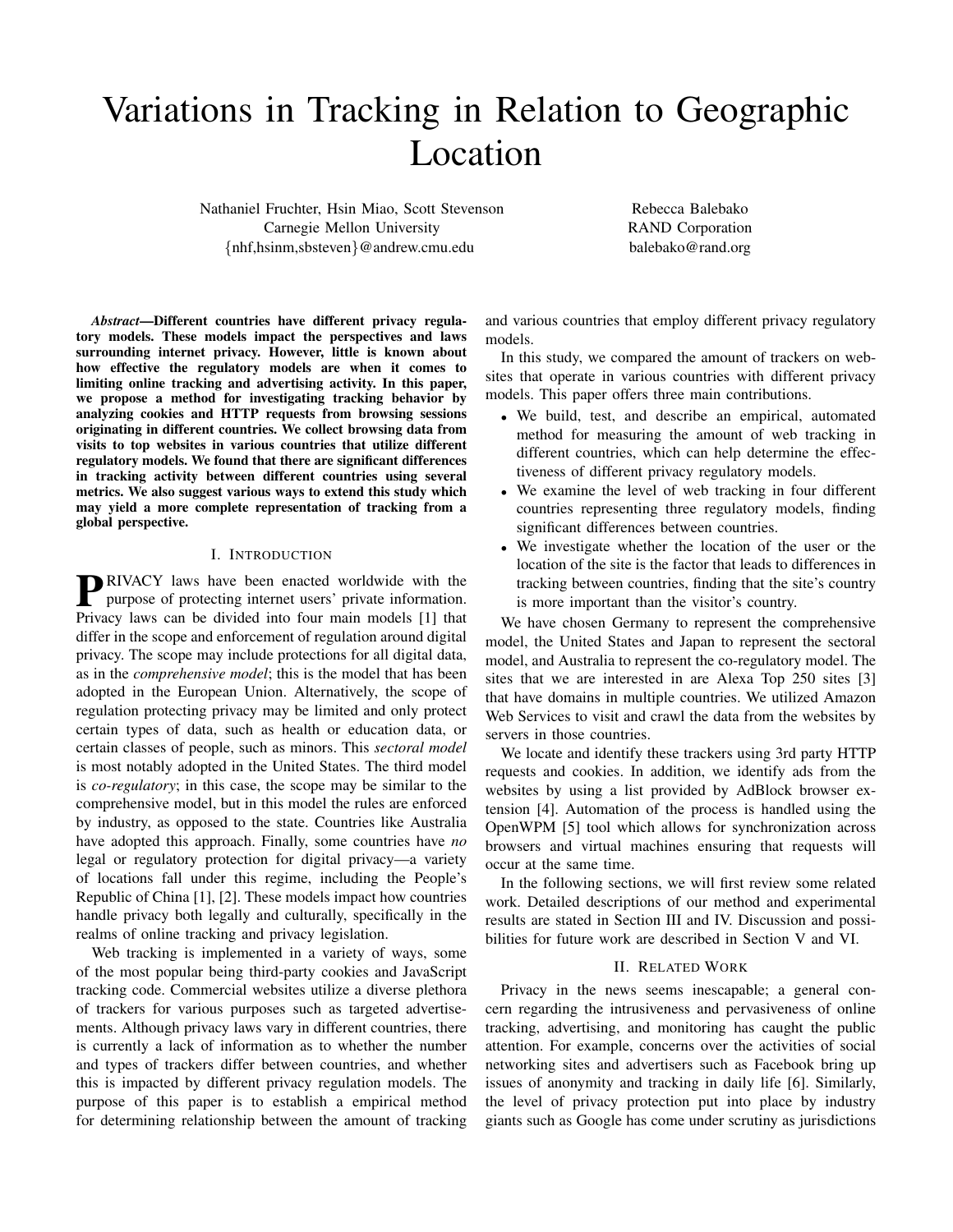with more comprehensive privacy regulations have called the effectiveness of their protections into question [7].

These worries also demonstrate the large amount of change that the Internet has undergone in a relatively short amount of time. As Mayer and Mitchell note [8], individual instances of web content have evolved from a single-origin affair into a conglomeration of "myriad unrelated 'third-party' websites," each facilitating anything from advertising to social media. This has been demonstrated by Krishnamurthy and Wills [9] in their longitudinal study, demonstrating what they term an "increasing aggregation of user-related data by a steadily decreasing number of entities." Furthermore, this explosion of third parties has existed an environment with little to no regulation until very recently [8], with advances only occurring in the comprehensive regulatory environment provided by the European Union.

We give a brief introduction to the privacy regulatory models. We then describe previous work in privacy-related web measurement. Finally, we provide background on best practices for web measurement methods.

# *A. Privacy Regulatory Models*

Privacy regulations differ around the world [10], [11]. The different regulatory models employed can be divided in several ways. While we use the taxonomy of regulatory models described below, other work has provided a more granular categorization of regulatory models [11], [12]. The empirical method described in this paper can be applied to either taxonomy of privacy regulatory models, as long as countries from all regulatory models are represented.

Different privacy regulation models around the world may have different impacts on the market, technology, and law [1]. In this work, we examine four models of privacy regulation.

- 1) *Comprehensive* regulatory models view privacy as a fundamental human right. They require companies and organizations protect personal information by placing limits on collection, use, and disclosure. A privacy authority agency enforces privacy laws. This comprehensive model is adopted in the European Union [1].
- 2) In a *sectoral* model, the government enacts privacy laws about a particular industry sector, for example in health or finance, but does not provide fundamental protection on privacy. The sectoral model is adopted in the United States [2].
- 3) A *co-regulatory* model relies on industries to develop their privacy policies for data protection. This is adopted in Australia.
- 4) Finally, a *mixed/no-policy* model is describes the regimes in which either privacy is not protected, or uses a mix of the other three policies. According to Swire and Ahmad, this model is adopted in the People's Republic of China [1].

# *B. Measuring Advertising and Tracking Activity*

Online behavioral advertising and tracking is a well-studied problem in the realm of privacy. While most users do perceive the potential benefits of this sort of targeting, many also express a "general, abstract notion of privacy violation" stemming from these advertising and tracking techniques [13]. Similar work concludes that these tracking techniques "[violate] consumer expectations" and notes that many users are generally unaware of the implications of behavioral advertising and tracking mechanisms such as cookies. These "misconceptions" may lead to an inability for users to make informed privacy decisions [14].

With this in mind, we decided to operationalize the presence of online tracking in two different ways: the presence of thirdparty cookies and the presence of third-party HTTP requests. Third-party cookies are already an established metric for the presence of advertising and tracking activity due to the fact they come from a source other the website a user is visiting. This usually indicates the presence of external content, something that often takes the form of an advertisement or tracking tool [8]. Testing for the presence of third-party HTTP requests is a natural extension of the cookie metric. As an HTTP request is made every time an external resource is loaded by the users web browser, analyzing requests unrelated to the main site the browser is accessing can help detect the presence of what Mayer and Mitchell term "third-party services" [8]. This also motivates our use of ad blocking lists as a heuristic (expanded upon in our discussion of methods) as these tools operate on a very similar detection principle.

## *C. Privacy-related Web Measurement*

In order to address and understand the impact of new web technologies on privacy, many efforts have been made to advance the field of privacy-related web measurement in recent years. Engelhardt et al. [15] have identified 32 studies that they categorize as "web privacy measurement studies." This category of study has great breadth, ranging from technical analyses of information leaked by web scripting languages [16] to empirical analyses of search engine personalization [17]. In this vein, numerous comparison-style studies have also been run, touching on diverse subjects such as discrimination in online advertising [18] and the effectiveness of online privacy tools [19].

The above studies make valuable contributions by taking on tasks like revealing the sources of potential privacy harms, detailing the effects of these third party entities, and taking a user-centric view to studying and enhancing privacy. However, they generally do not explore the impact of industry and country-level policy on the overall incidence of these third parties. Connolly comes the closest, performing an evaluation of various websites' compliance with the European Union's "Safe Harbor" privacy policy. Finding an astoundingly small subset of companies in compliance with Safe Harbor directives, Connolly discusses the "significant" privacy risk to consumers resulting from noncompliance [20]. Issues like these raise the necessity for a more comprehensive measurement of jurisdictional differences in tracking and advertising activity.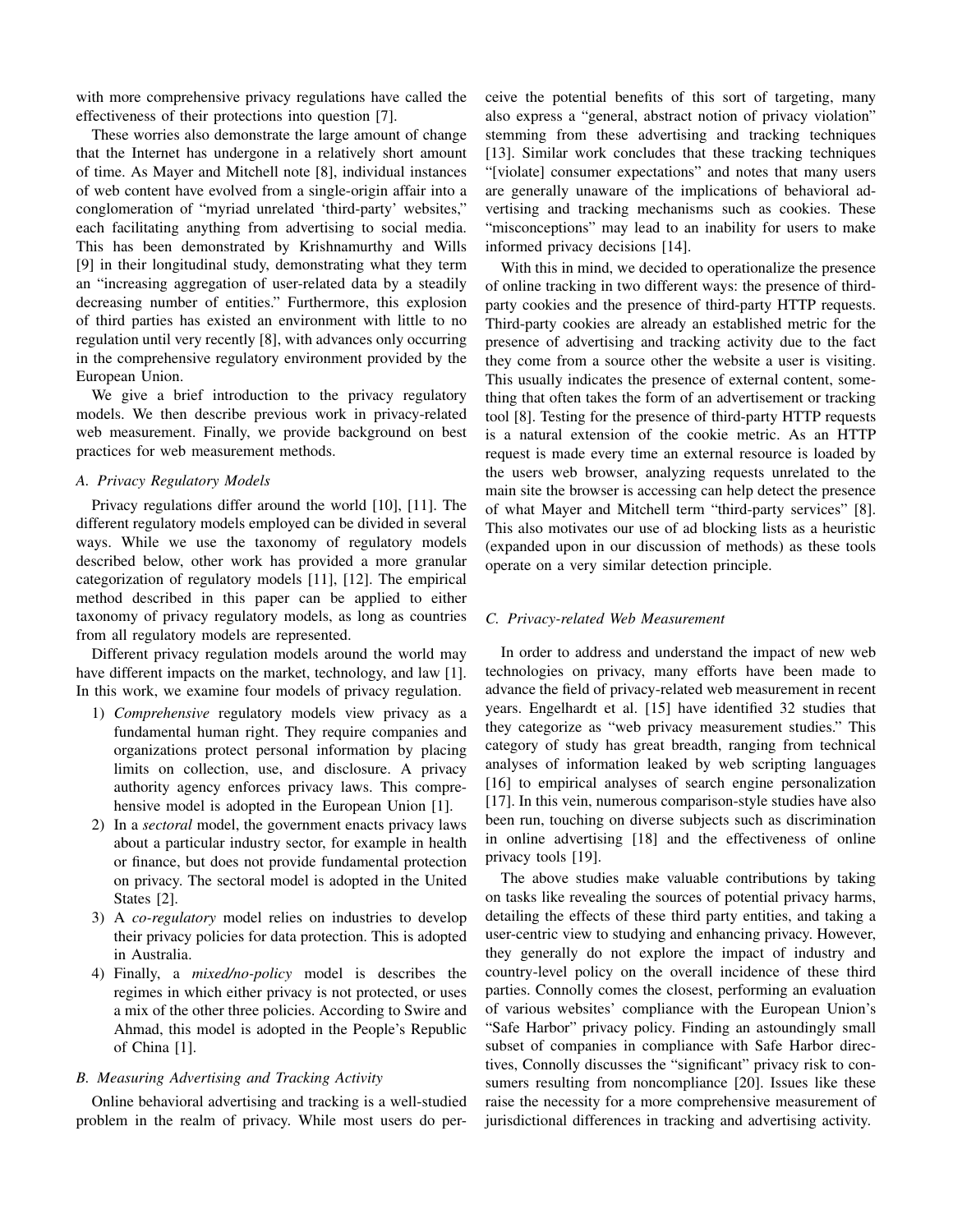## *D. Web Measurement Methodology*

Englehardt et al. conducted a study that reviewed general experimental frameworks and performed methodological analyses of extant web measurement studies. They found that web measurement studies are considered challenging for two reasons: causality and automation [15]. Controlled and randomized experiments are difficult in the dynamic, everchanging web ecosystem [21]. Automation is difficult for several reasons, including that an automated script cannot always mimic real user behavior in browsers [15]. These difficulties has lead to some inconsistency and reinvention in web measurement. In order to address these issues, Engelhardt et al. authors developed a platform, OpenWPM [5], that addressed many of the issues of flexibility and scalability surrounding past web measurement studies. OpenWPM is a Python-based web-crawler framework using Selenium [22]. Due to its flexibility and convenience, it has been validated in several studies [5] [15]. This framework is utilized in the work in order to avoid further problems, especially those surrounding replication of effort and methodological inconsistencies.

# III. METHOD

We developed an automated method for measuring web privacy in different regulatory environments. We examined the quantity and type of web cookies set and third-party HTTP requests made when browsing to popular sites from different countries. To do so, we automated web browsing to the 250 sites (as determined by Alexa) in different countries at simultaneously. We collected data about the browsing sessions, including the HTTP requests and cookies. We then used a heuristic to examine results specifically related to web tracking. Finally, we used statistical analysis to compare the differences between countries.

For this method, we needed to overcome several technological hurdles, such as automating browsing from several countries in a controlled manner. To control for the impact of timing, we run the tests from multiple countries at the simultaneously [21]. Furthermore, we needed a method to determine whether the HTTP requests and cookies were thirdparty URLs and related to web tracking. In the next subsections, we describe how our method addresses these issues.

## *A. Sourcing requests from several different countries*

We have chosen Germany to represent the comprehensive model, the United States and Japan to represent the sectoral model, and Australia to represent the co-regulatory model. Therefore, we sourced our data collection from four different locations.

To source an internet connection point at these various locations around the world, we used Amazon Web Services, or AWS<sup>1</sup>. AWS provides cloud-based virtual machines that can be configured in numerous ways. We installed OpenWPM on these machines and ran our tests from the cloud without having to rely on a proxy to set our location. AWS offers virtual machines in any of the following locations: Virginia (US), Ireland (EU), Frankfurt (EU), Oregon (US), California (US), Singapore (Asia), Sydney (AU), Sao Paolo (South America), and Tokyo (JP) [23]. This covers almost all of the regions we would like to examine – the only regions not represented are Russia and China which are currently not options when using AWS EC2. AWS employs a 'pay-for-what-you-use' model, so it is economically convenient to use. For example, running our study cost under \$5 USD given Amazon's pricing schedule as of November 2014<sup>2</sup>.

### *B. Selecting which sites to visit*

For each country, we crawled the top 250 sites for that country using the Alexa list by country  $3$ . Typically these are top level domains and not subpages within a site. While there was some overlap of sites between countries, such as google.com and wikipedia.org, there were differences between the country lists. First, some domains were specific to the country, such as facebook.de in Germany. Second, many sites were specific to that country or language. One example of a website specific to Germany is the domain for a popular news journal Der Spiegel (spiegel.de), which was not seen on the other country lists.

## *C. Automating the web crawls*

Our next step was to automate the data collection. We collected a number of metrics related to tracking, including the number of cookies and HTTP requests. Engelhardt et al.'s OpenWPM platform is a purpose-built web measurement platform that logs a large amount of web session data in a standardized SQLite database format, making it the perfect tool for our study. We utilized the most recent publicly available version of OpenWPM, 0.2.0, for the data collection portion of our study and used the platform's API to programmatically crawl a list of the top 250 websites as defined by Alexa [3]. OpenWPM's Firefox backend was used for the crawl with both JavaScript and Flash enabled.

Two variables of interest are located within different SQLite tables generated by OpenWPM with each crawl: cookies and http requests. We extracted the domains of cookies and the URLs of HTTP requests from these two tables by using Python's sqlite3 library module.

# *D. Extracting Third-party HTTP requests and cookies*

In this study, we were not interested in analyzing firstparty cookies and HTTP requests, as these are often not considered privacy invasive [24]. Therefore, we had to extract the third-party elements of our collected data. In order to further analyze third-party cookies and HTTP requests, we set a rule to determine whether the URL in a record is related to the website where the record was extracted. To be more specific, if the URL in a record does not contain the domain name of the website we are currently visiting, it is a third-party cookie or HTTP request. For example, if a cookie is extracted

<sup>&</sup>lt;sup>2</sup>We used  $\pm 2$ . small instances running Linux at \$0.026 per CPU hour. <sup>3</sup>http://www.alexa.com/topsites/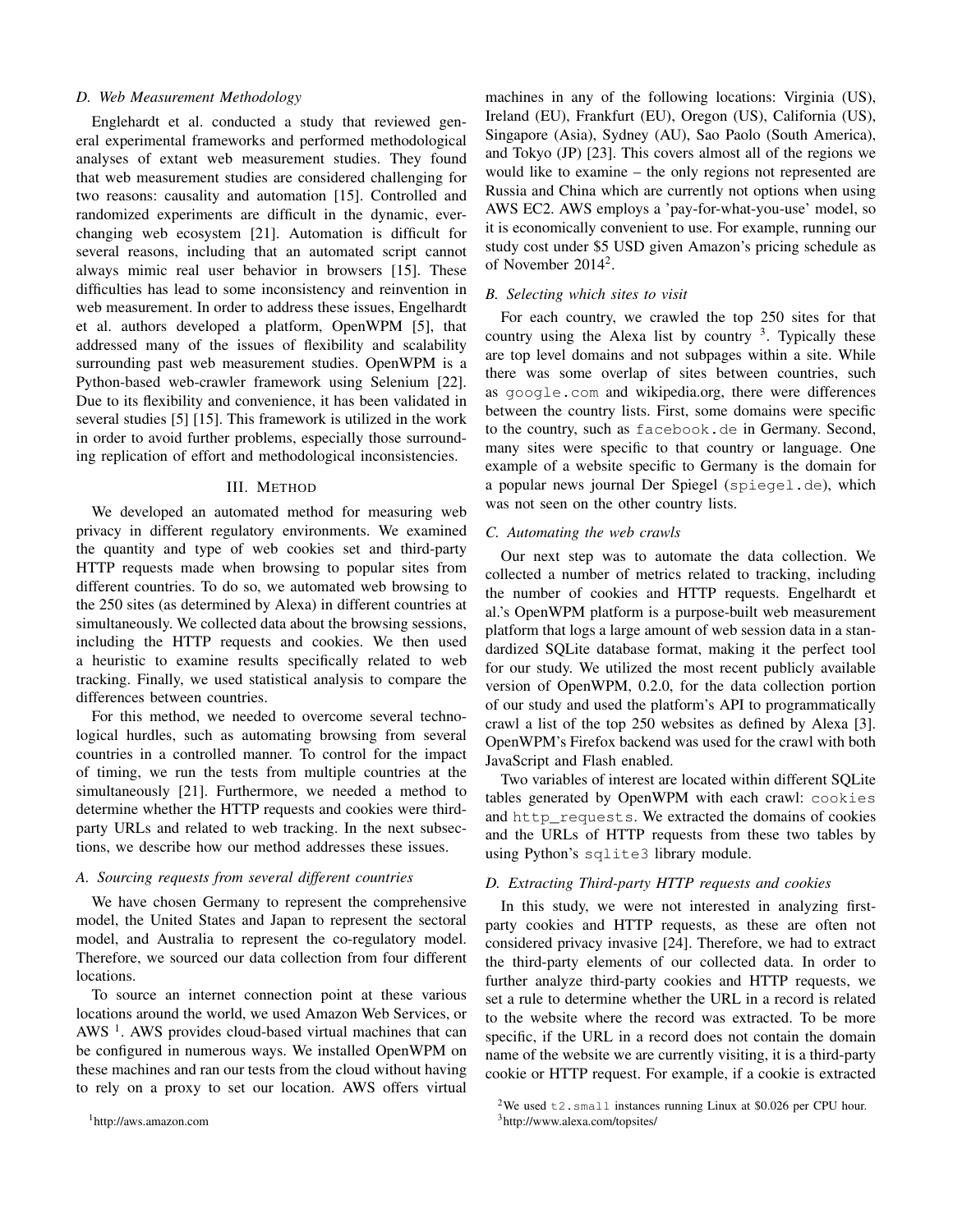from amazon.de and the URL is fls-eu.amazon.de, it is a first-party cookie because the base domain is identical. In contrast, if a cookie also extracted from amazon.de has the domain zanox.com, then the domains are not identical and it is a third-party cookie. By implementing these procedures, we can use statistical tools to analyze the collected data.

# *E. Tracker Heuristic: AdBlock "easylists"*

Not all the URLs identified using the above method are necessarily related to advertising or web tracking. They may also be first-party content hosted on content management networks or separate servers maintained by the first party. Therefore, we used an additional heuristic to determine which URLs were related to web tracking and advertising.

AdBlock Plus [4] is a popular browser extension available for both Firefox and Chrome which allows users to filter and block elements on a webpage according to user-specified rules. As evidenced by the extension name, this capability is most often used in service of blocking advertisements, tracking code, or other content deemed annoying, invasive, or objectionable. Due to its open source nature and large, international user base, AdBlock Plus provides a unique resource: a large, crowdsourced list of rules that allows us to detect the presence of advertising or tracking assets within a list of URLs and page elements. These rules are compiled in two "easylists" [25] provided on the AdBlock website, with one focused on adblocking rules and the other focused on tracker-blocking rules.

Using a similar approach to the one detailed in the last section, we extracted the full URLs of HTTP requests and responses from the OpenWPM crawl database using Python and the sqlite3 library. We then used the adblockparser [26] Python module to match the extracted HTTP request and response URLs against the two sets of AdBlock rules mentioned above. The number of positive ad or tracker hits were aggregated by domain, country, and rule set in order to produce summary statistics for use in further analysis. (In this paper, we are using the term "hit" to denote one of these positive pattern matches between an AdBlock easylist rule and the domain or URL seen in an HTTP request or cookie.)

## IV. RESULTS

We ran our script on the top 250 sites for each of our four countries. We collected all the HTTP requests and cookies from these browsing sessions and then used the heuristic and algorithm described in the previous section to identify probable tracker activity. We found that visiting the sites from the US yielded the most third-party HTTP requests and third-party cookies. Through additional comparisons with a dataset based on the top 500 sites globally, we also found indications that other factors besides user origin may come into play. For example, a website's country of origin or a server's physical location may have even more impact than a user's geographic location. Differences between countries with the same regulatory model could also indicate differences stemming from other cultural, business, and political factors.

#### TABLE I

RANK OF THE NUMBER OF THIRD-PARTY HTTP DOMAIN REQUESTS AMONG DIFFERENT COUNTRIES USING A KRUSKAL-WALLIS TEST. THE US HAD SIGNIFICANTLY MORE THIRD-PARTY HTTP REQUESTS THAN THE OTHER COUNTRIES.

| country | Rank   |
|---------|--------|
| US      | 575.00 |
| AU      | 511.79 |
| DE      | 492.52 |
| JP      | 406.69 |

# *A. Evaluation Metric: Third-Party Cookies and Requests*

The goal of our study was to discover the variation in tracking activity between different countries. Due to the categoricalquantitative nature of our data, a one-way ANOVA model was deemed appropriate for our analyses. More specifically, all data was analyzed using the nonparametric Kruskal-Wallis test due to the the variable sample size and non-normality of our samples. This allowed comparisons of tracking activity across varying levels of country, our independent variable.

There are some dependent variables we used for further analysis. First, we analyzed the number of third-party cookies and HTTP requests, which is closely related to online tracking activity. Second, we examined first and third-party cookies and HTTP requests to see whether the ratios were identical in different countries. Since the raw counts of cookies and requests were not normalized, this helped us to understand the relative proportions of the two types of cookies and requests for different segments of our data. Additionally, the number of first-party cookies and HTTP requests were analyzed because some sites (e.g., Google) are both an analytics provider and a service provider, as such they may use other methods besides third-party cookies to track users.

## *B. Third-party HTTP requests*

We compared the number of third-party HTTP domain requests among different countries. Table I shows the average rank for each country in Kruskal-Wallis test. We found that the difference of the numbers of third-party domain of HTTP requests among our four countries are significant  $(\chi^2 = 43.863; df = 3; p < 0.0005)$ . We also found that there are more third-party HTTP requests in the US compared to Germany and Australia ( $\chi^2 = 10.752; df = 1; p = 0.001$ ). The differences between Germany and Australia were not significant. Moreover, there were more third-party HTTP requests in Germany and Australia compared to Japan ( $\chi^2 = 39.709; df =$  $1; p < 0.0005$ ).

## *C. Cookies*

We also compared the number of third-party and first party cookies among different countries. Table II shows the average rank of number of third-party cookies for each country in Kruskal-Wallis test. Although the difference in total number of first-party cookies is not significant, the difference of number of third-party cookies is significant ( $\chi^2 = 13.147$ ;  $df = 2$ ;  $p =$ 0.004). This implies that, generally, a visitor to one of the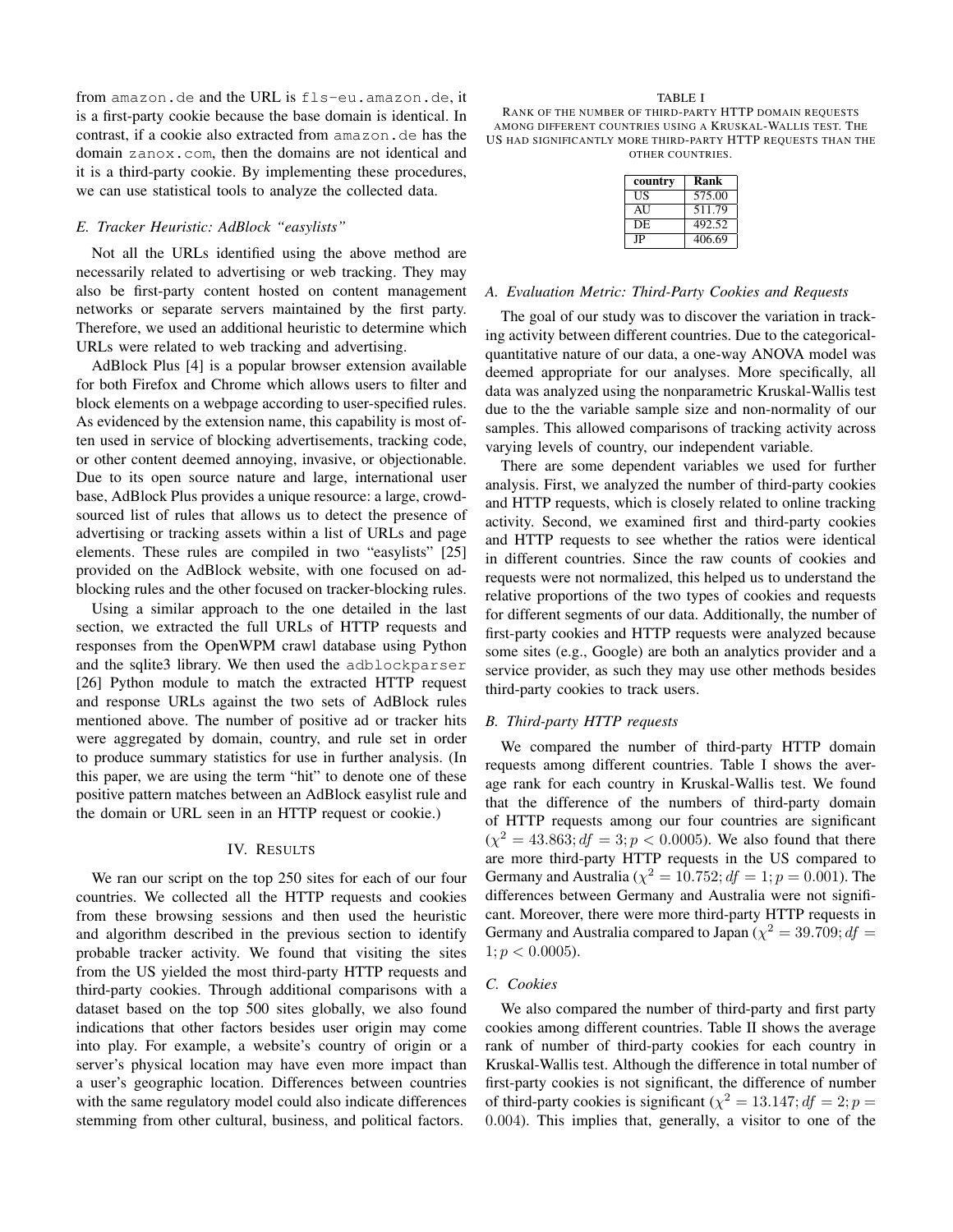TABLE II RANK OF THE NUMBER OF THIRD-PARTY COOKIES AMONG DIFFERENT COUNTRIES USING A KRUSKAL-WALLIS TEST.

| country | Rank   |
|---------|--------|
| US      | 499.14 |
| DE      | 445.51 |
| AU      | 438.53 |
| JΡ      | 411.91 |

TABLE III CORRELATION BETWEEN NUMBER OF HTTP REQUESTS AND COOKIES

| Country | r     |
|---------|-------|
| AU      | 0.691 |
| DE      | 0.634 |
| JP      | 0.778 |
| US      | 0.715 |

top 250 sites from the United States would be exposed to a comparatively greater amount of web tracking code.

We found similar results when comparing the number of domains in third-party HTTP requests. There are more third-party cookies in the US compared to Germany ( $\chi^2$  = 4.111;  $df = 1$ ;  $p = 0.043$ ) and Australia. Also, the difference between Germany, Australia, and Japan is not significant.

# *D. Correlation between HTTP requests and cookies*

Table III shows the correlation between the number of thirdparty domain for HTTP requests and third-party cookies. We found that in these countries these two variables are strongly correlated. Furthermore, the high correlation coefficients for all countries in our data demonstrates a good level of internal validity for our two measures of online tracking. This indicates a sufficient level of confidence in the underlying construct that we are attempting to measure. Additionally, this also shows that HTTP requests can be a good measure of tracking in addition to the already established cookie measure.

## *E. Evaluation Metric: AdBlock rules*

*1) Origin-dependent tracking activity:* One crucial phenomenon to test for is the presence of origin-dependent tracking activity–in other words, we wanted to determine if the origin of the user was important or if the origin of the website was important. For example: if user A visits example.com from country A and user B also visits example.com at the same time, but from country B, will they receive the same type and number of trackers? This analysis was done to determine how heavily geographic factors need to be controlled for in this (and other) studies. Finding that the users' source matters may indicate interesting, adaptive behavior by tracking companies that could warrant further investigation.

To this end, we crawled Alexa's list of the top 500 global sites from all four of our server locations at identical times and compared matches against Adblock's tracking EasyList. Controlling for outliers, nonparametric tests of both the absolute number of hits by country and the proportions of hits by country show no significant difference (n hits:  $\chi^2 = 0.805; df =$  $3; p > 0.84$ , proportion:  $\chi^2 = 0.172; df = 3; p > 0.98$ ).

Because of this, we can conclude that the impact of request origin will not be a significant factor for us within the scope of our experiment.

This conclusion is further bolstered by an interesting possibility that stems from a comparison of our country-specific datasets with our new, global dataset. Looking at the series of pairwise comparisons for the top 500 sites (see Table VII), none of the differences between countries are significant (all  $p > 0.71$ ). This indicates that it may be the website's country origin, not the user's, that matters in terms of tracking activity present. However, there may be other factors that account for this difference in variation, something that will be expanded on in our discussion.

*2) More trackers than ads:* There were significant differences in type of hit (trackers vs. advertisements) within the same top 500 sites. The proportion of requests associated with trackers was significantly higher than the proportion associated with advertisements  $(\chi^2 = 45.1; p < 0.0001)$ . A pairwise comparison across the top 500 sites showed that trackers accounted for approximately 2% more requests than advertisements  $(95\%CI[0.015, 0.021])$ . This is significant considering the overall proportion of requests for both ads and trackers is 5.4% ( $SEMean = 0.0009, 95\% CI[0.052, 0.056]$ ). Since trackers, as opposed to ads, do not usually have a visual element, this may imply a "tip of the iceberg" issue for users. While awareness of online advertising may be relatively high, the invisibility of online tracking for the typical user may lead to a false sense of privacy for some.

*3) Differences by country:* Based on our limited sample of countries per regulatory model, we do not draw conclusions about the regulatory models themselves. We do find interesting results when examining each individual country in a series of pairwise comparisons between the top 250 sites in each country. Differences in the proportion of total HTTP requests associated with trackers differs significantly and may imply the presence of significant variation beyond what can be explained on the country or model level.

*4) More tracking-related requests in the United States:* A pairwise examination of the proportion of HTTP requests related to tracking activity (operationalized as the proportion of requests that matched an Adblock rule) show that United States has significantly more tracking activity compared to all of our other countries. While the differences varied by country, each comparison showed a significantly greater (at least  $p <$ 0.02) percentage of tracking requests, ranging from less than 1% (US-AU) to more than 3% (US-JP). Table VI displays these pairwise tests, along with confidence intervals, in more detail.

*5) Differences within the sectoral model:* It is especially interesting to note the comparisons between our two sectoral model countries, the United States and Japan. Even though they ostensibly have the same regulatory model, the United States showed a significantly greater (all  $p < 0.02$ ) amount of tracking-related HTTP requests (anywhere from 2.8% to 4% more). Considering the average number of requests per page is over 100, even a 4% increase in tracking-related requests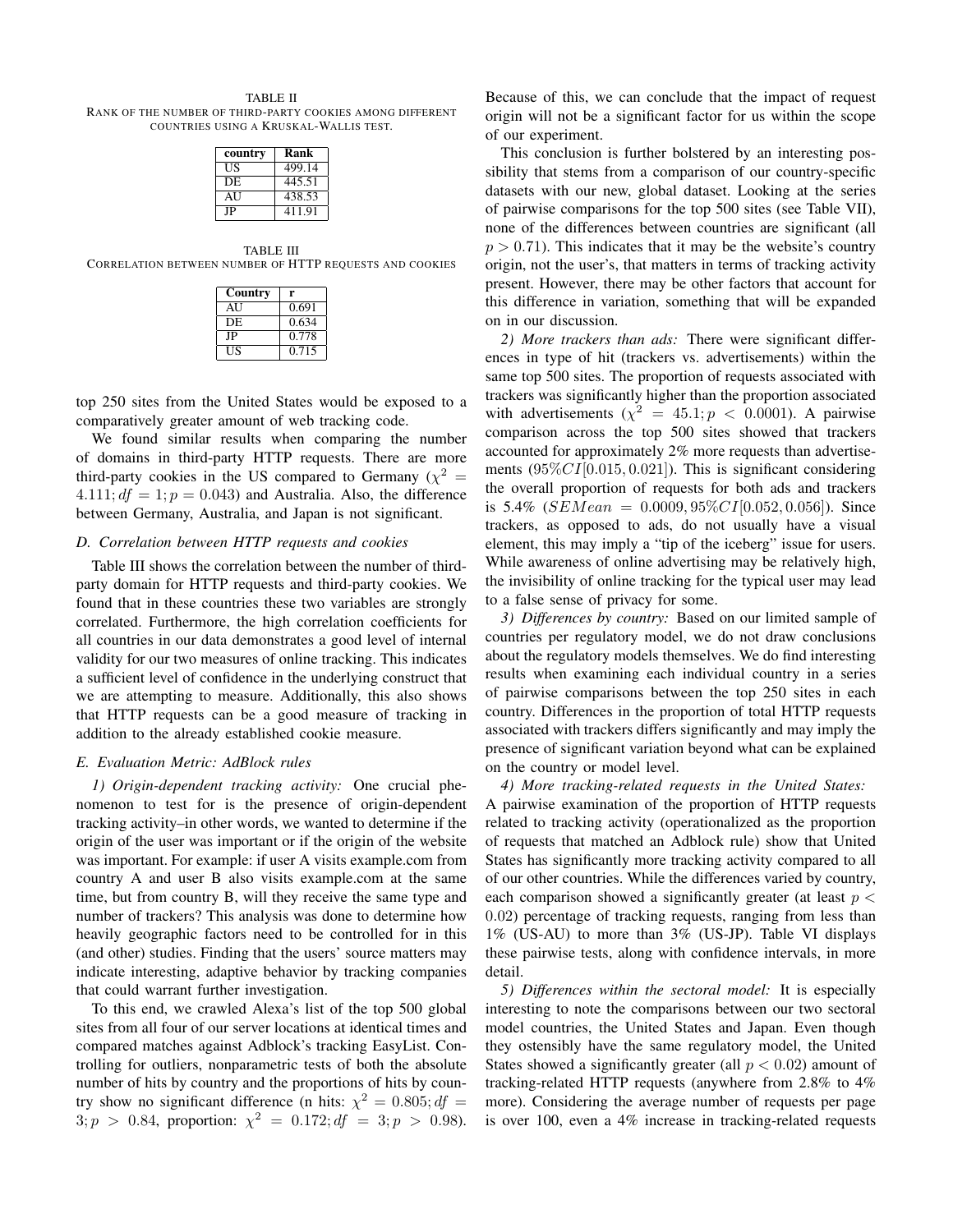TABLE IV SUMMARY STATISTICS FOR ALL TRACKING-RELATED HTTP REQUESTS

| $\mid N$ |                  |           | Mean Requests (SD)   Mean Hits (SD)   Mean Proportion Hits (SD) |
|----------|------------------|-----------|-----------------------------------------------------------------|
|          | 1931   111 (116) | 6.54(7.7) | $\perp$ 0.06 (0.05)                                             |

TABLE V SUMMARY STATISTICS BY COUNTRY FOR TRACKING-RELATED HTTP REQUESTS

|                 | Mean              | Mean          | Mean              | <b>Std Dev</b>    | <b>Std Dev</b> | <b>Std Dev</b>    |
|-----------------|-------------------|---------------|-------------------|-------------------|----------------|-------------------|
| Country         | (Number Requests) | (Number Hits) | (Proportion hits) | (Number_Requests) | (Number Hits)  | (Proportion hits) |
| AU              | 99.19             | 6.83          | 0.06              | 80.70             | 7.0            | 0.05              |
| DE              | 121.04            | 5.70          | 0.05              | 160.74            | 6.31           | 0.05              |
| JP              | 103.15            | 4.10          | 0.05              | 101.64            | 4.82           | 0.05              |
| $\overline{US}$ | 120.59            | 9.34          | 0.08              | 105.10            | 10.41          | 0.05              |

TABLE VI PAIRWISE COMPARISONS BETWEEN COUNTRIES FOR TRACKING HITS

| Country A              | <b>Country B</b> | z       | D       | 95% CI For Change  |
|------------------------|------------------|---------|---------|--------------------|
| US                     | JP               | 10.42   | < .0001 | [0.028, 0.040]     |
| US                     | DE.              | 7.77    | < .0001 | [0.018, 0.031]     |
| $\overline{\text{US}}$ | AU               | 2.57    | < .02   | [0.001, 0.014]     |
| $_{\rm JP}$            | DE.              | $-3.64$ | < .0005 | $[-0.013, -0.002]$ |
| DE                     | AU               | $-5.29$ | < .0001 | $[-0.021, -0.009]$ |
| AU                     | AU               | $-8.33$ | < .0001 | $[-0.031, -0.019]$ |

TABLE VII PAIRWISE COMPARISONS BETWEEN COUNTRIES FOR TOP 500 GLOBAL **SITES** 

| <b>Country A</b> | <b>Country B</b> | р     |
|------------------|------------------|-------|
| JP               | DE               | 0.855 |
| JP               | AU               | 0.963 |
| US               | DE.              | 0.859 |
| DE.              | AU               | 0.838 |
| US               | JP               | 0.739 |
| US               | AU               | 0.714 |

could indicate the loading of 4 to 5 more tracking elements or scripts per browsing session. This can be seen in the summary statistics shown in Table IV, which displays the mean number of HTTP requests, hits, and hits as a proportion of total requests for the browsing sessions.

## V. DISCUSSION

## *A. Outliers*

We are also interested in outliers about tracking behaviors in the websites. For example, the US, nydailynews. com has the most number of third-party cookies in top 250 websites. There are 6,546 third-party cookies set when when that website is visited. Other news websites including foxnews.com, sfgate.com, drudgereport.com and nypost.com all have more than 900 third-party cookies. Similarly, we found that news websites also play important roles in Japan and Australia's third-party cookie statistics. The site theaustralian.com.au has 1,819 third-party cookies on its website, which is the third most in their top 250 websites. In addition, in Japan, reuters.com has 1,827 third-party cookies, which is the most in top 250 websites. The finding is interesting because it implies that news websites rely on third-party cookies heavily in the US, Japan, and Australia. However in Germany, the tracking behaviors are not similar to other three countries because most of third-party cookies are set by shopping websites instead of news websites.

## *B. Other factors*

Currently, we do not have enough data to conclusively say whether the different privacy regulatory models are actually statistically different from one another in practice. However, we did find evidence that privacy regulatory models alone may not indicate the level of technological privacy users get. For instance, we noticed that the US had many more tracking indicators than Japan overall, even though they both follow the sectoral model. We are unsure of exactly why this is the case but we suspect that it may be due to cultural differences or perhaps the types of websites that are popular. It could be the case that the popular sites in Japan fall under a particular sector that is more regulated than those in the US.

Another possibility along these lines is that tracking, advertising, and the sale of customer data is not the most popular business model for websites in Japan – another factor that could lead to the differences in tracking we saw. Furthermore, this type of motivation could actually be related to our findings in the realm of news websites. Due to the shifting media landscape in many countries, newspapers and other journalistic organizations are constantly looking for new sources of revenue. Some sources put online advertising at roughly 20 percent of advertising revenue and this, along with other cultural and corporate factors, may contribute to the disproportionately large amount of advertising and tracking found on news sites [27].

## *C. Limitations*

A study collecting data from sources as dynamic as a popular website may encounter several issues with external validity. For example, the tracking activity present on a site may not be entirely deterministic given a certain page load – factors such as time of day and previous user activity may lead to differing types of activity behind the scenes [28]. Further confounds such as the automated nature of our data gathering process may introduce other sources of variation; for example, many EU-targeted sites do not set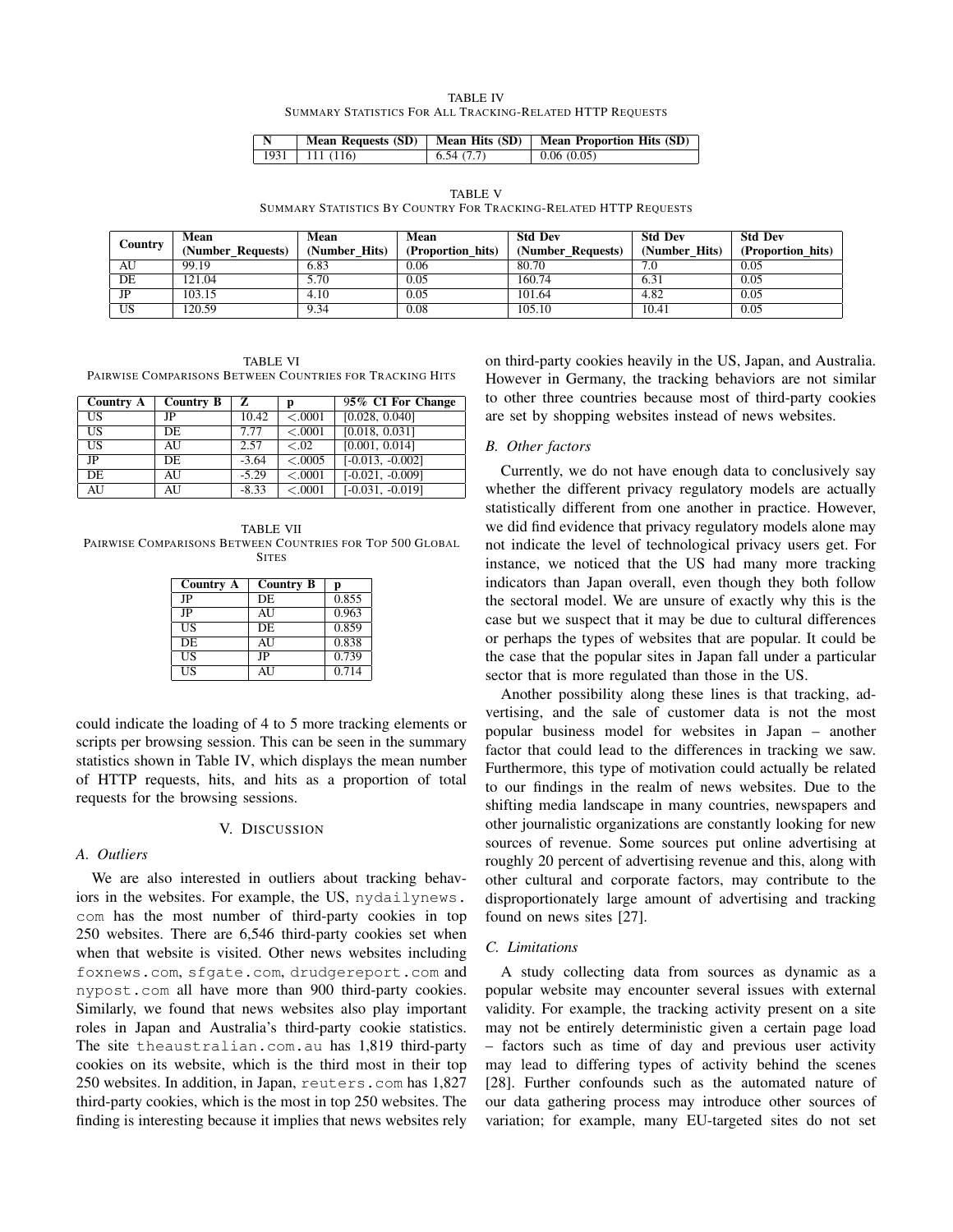cookies unless a user explicitly opts in as a result of regulatory action [29]. While some related confounds like time of day were controlled for, the numerous sources of variation may warrant a follow-up study to assess the external validity of our data collection methods. Finally, our we recognize that these factors lead to an imperfect operationalization of tracking. Indeed, the complex inter-session and inter-device nature of modern tracking technology provide challenges for the web measurement and privacy research community. However, these challenges do provide promising avenues for future work and investigation.

## *D. Future work*

Since we were unable to access a node in China and Russia from which to run our script, we have no direct representation of the no privacy model regions. We initially thought that this would directly affect our ability to measure tracking properly but our results have shown that where we connect to a particular website from may have very little to do with tracking. This result is based on a small sample (just the US and Japan) so we would also like to verify this fact over a longer period of time and with more countries prior to making a concrete conclusion. China may be an exception to this finding since they have the "Great Firewall of China" in place which may distort our results.

Russia is another interesting case and doesn't have the complication of a national firewall. Russia's government has been taking an increasingly aggressive interest in the internet, recently going so far as commandeering the Vkontakte, the 'Facebook of Russia' [30]. Extending our study to incorporate these two countries seems very promising since it could yield results that are very different from what we have seen in our current study. In the case of China, AWS EC2 is currently in open beta (for Chinese residents only) for nodes in Beijing. Setting up a node there may be possible in the near future. This would also give us the ability to measure and compare tracking in China from inside and outside the firewall.

It may be valuable to conduct this study again in the future as well. Doing so would allow comparison of tracking throughout time and such time-series data could grant us greater causal and explanatory power in a variety of situations. For instance, there may be value in examining changes in tracking after privacy-related news or policy events. If Do Not Track becomes a widely accepted standard, how different will the tracking landscape look? Would tracking increase or decrease for people not utilizing Do Not Track? Similarly, we could examine if major regulatory rulings by relevant agencies create noticeable change. If the FTC steps up enforcement in a particular area, is there a visible effect of that ruling?

Another valuable extension to our study would be to more deeply examine other methods of tracking. Third-party cookies, third-party HTTP requests, and AdBlock rules don't tell the whole story. For example, even though Google has very few third-party cookies or requests, it is well known that Google tracks users throughout their systems using various internal metrics [31]. In a similar vein, many major service providers like Google are also their own analytics providers. We do not account for this possibility in our study, but developing methods for doing so may reveal a more complete picture. In a similar vein, tracking is not a web-only construct; similar "first-party" tracking metrics could look very different on mobile, or other novel platforms.

Finally, we would like to investigate and better understand more subtle country-level differences. For example, what is causing the US to have much more tracking than Japan even though they are both sectoral countries? We can hypothesize that this may be cultural, or that the popular websites in Japan differ in category from those in the US or that the popular sites in Japan may fall under the regulation of a stricter sector. Questions like these also leave open the possibility of exploring more complex issues at the intersection of privacy, policy, and culture. For instance, richer data at a more granular level could help highlight the interaction between the effects of culture on Internet use, businesses' data collection habits, and regulation.

Since none of these questions can be fully explored with our data, additional research would have to be done to confirm or deny these assumptions. We expect collaboration with economists and local legal and cultural experts could improve understanding in this area. However, once these questions have been answered satisfactorily, we may be closer to evaluating how effective the regulatory models actually are for protecting end users—certainly a question of great importance to all stakeholders. Such information would also open up many relevant paths of inquiry and discussion for the privacy and policy communities, from the challenges of defining a privacy standard to the difficulties of translating regulation into compliance and enforcement in a global, networked environment.

## VI. CONCLUSION

Going into this experiment, we assumed that there would be a significant difference in tracking between countries in different privacy regulatory models. We expected to see the most tracking in the no-model and sectoral model countries, less in the co-regulatory model, and even less in the comprehensive model. To examine this, we developed an empirical, repeatable method to evaluate web tracking in different countries. This method can be used in future studies to measure the impact of policy changes.

We were also interested in determining if the country the website is based in, versus the country we are connecting from, plays a role in the amount of tracking. Due to our limited sample size, though, we were not able to draw strong conclusions regarding the regulatory models themselves. However, we were able to quantify many interesting variations in tracking behavior between countries and provide several directions for relevant future work to further investigate these variations. We were able to conclude that there were significant differences in tracking activity between different countries using several metrics.

The subtle country level difference indicate that the privacy regulatory model are not the sole factor impacting web